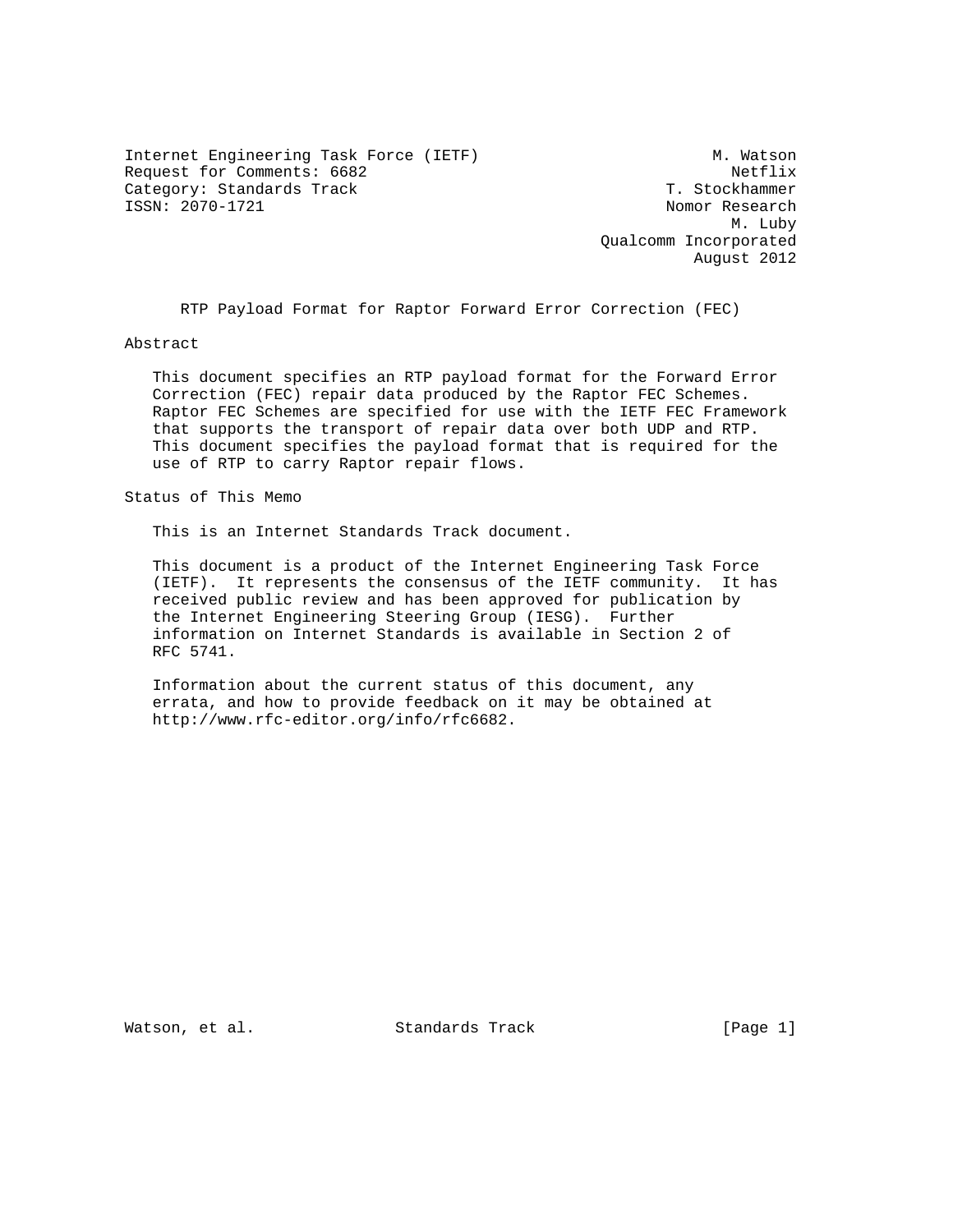# Copyright Notice

 Copyright (c) 2012 IETF Trust and the persons identified as the document authors. All rights reserved.

 This document is subject to BCP 78 and the IETF Trust's Legal Provisions Relating to IETF Documents (http://trustee.ietf.org/license-info) in effect on the date of publication of this document. Please review these documents carefully, as they describe your rights and restrictions with respect to this document. Code Components extracted from this document must include Simplified BSD License text as described in Section 4.e of the Trust Legal Provisions and are provided without warranty as

described in the Simplified BSD License.

Table of Contents

|  | 2. Conventions, Definitions, and Acronyms 3                    |
|--|----------------------------------------------------------------|
|  |                                                                |
|  | 4. Payload Format for FEC Repair Packets 4                     |
|  |                                                                |
|  |                                                                |
|  |                                                                |
|  |                                                                |
|  |                                                                |
|  | 6.1. Registration of the 'application/raptorfec' Media Type  5 |
|  |                                                                |
|  | 6.2. Registration of the 'video/raptorfec' Media Type 7        |
|  |                                                                |
|  | 6.3. Registration of the 'audio/raptorfec' Media Type 8        |
|  |                                                                |
|  | 6.4. Registration of the 'text/raptorfec' Media Type 10        |
|  | 6.4.1. Media Type Definition 10                                |
|  | 7. Mapping to the Session Description Protocol (SDP) 12        |
|  |                                                                |
|  |                                                                |
|  | 10. Repair Flow Generation and Recovery Procedures 13          |
|  |                                                                |
|  | 10.2. Repair Packet Construction 14                            |
|  |                                                                |
|  | 10.4. Source Packet Reconstruction 14                          |
|  | 11. Session Description Protocol (SDP) Example 14              |
|  |                                                                |
|  |                                                                |
|  |                                                                |
|  |                                                                |
|  |                                                                |

Watson, et al. Standards Track [Page 2]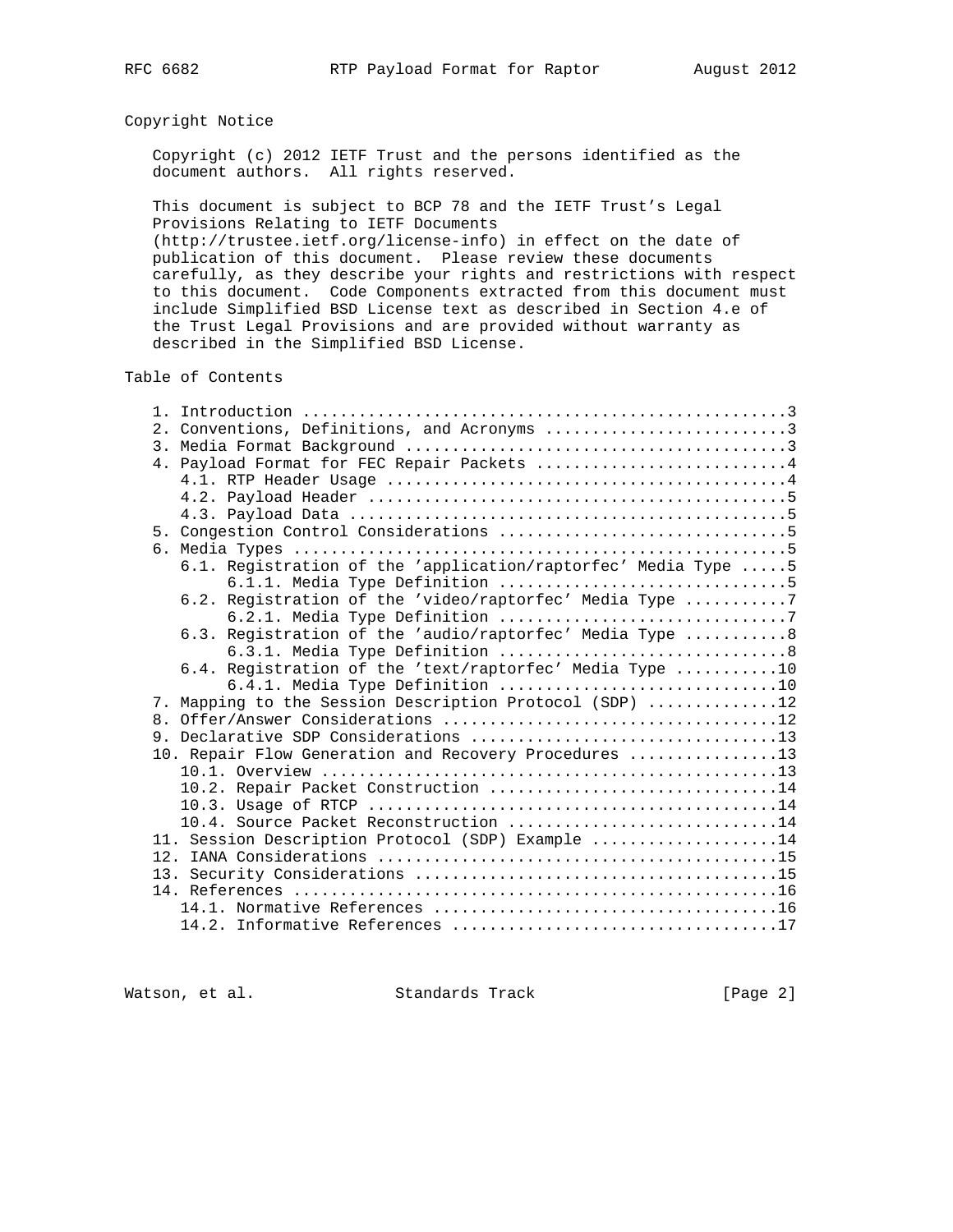## 1. Introduction

 The FEC Framework [RFC6363] defines a general framework for the use of Forward Error Correction in association with arbitrary packet flows, including flows over UDP and RTP [RFC3550]. Forward Error Correction operates by generating redundant data packets ("repair data") that can be sent independently from the original flow. At a receiver, the original flow can be reconstructed provided a sufficient set of redundant data packets and possibly original data packets are received.

 The FEC Framework provides for independence between application protocols and FEC codes. The use of a particular FEC code within the framework is defined by means of a FEC Scheme, which may then be used with any application protocol compliant to the framework.

 Repair data flows may be sent directly over a transport protocol, such as UDP, or they may be encapsulated within specialized transports for multimedia, such as RTP.

 This document defines the RTP payload format for the Raptor FEC Schemes defined in [RFC6681].

2. Conventions, Definitions, and Acronyms

 The key words "MUST", "MUST NOT", "REQUIRED", "SHALL", "SHALL NOT", "SHOULD", "SHOULD NOT", "RECOMMENDED", "MAY", and "OPTIONAL" in this document are to be interpreted as described in [RFC2119].

#### 3. Media Format Background

 The Raptor and RaptorQ codes are efficient block-based fountain codes, meaning that from any group of source packets (or 'source block'), one can generate an arbitrary number of repair packets. The Raptor and RaptorQ codes have the property that the original group of source symbols can be recovered with a very high probability from any set of symbols (source and repair) only slightly greater in number than the original number of source symbols. The RaptorQ code additionally has the property that the probability that the original group of source symbols can be recovered from a set of symbols (source and repair) equal in number to the original number of source symbols is in many cases also very high.

 [RFC6681] defines six FEC Schemes for the use of the Raptor and RaptorQ codes with arbitrary packet flows. The first two schemes are fully applicable to arbitrary packet flows (using Raptor and RaptorQ respectively). The third and fourth schemes are slightly optimized versions of the first two schemes, which are applicable in

Watson, et al. Standards Track [Page 3]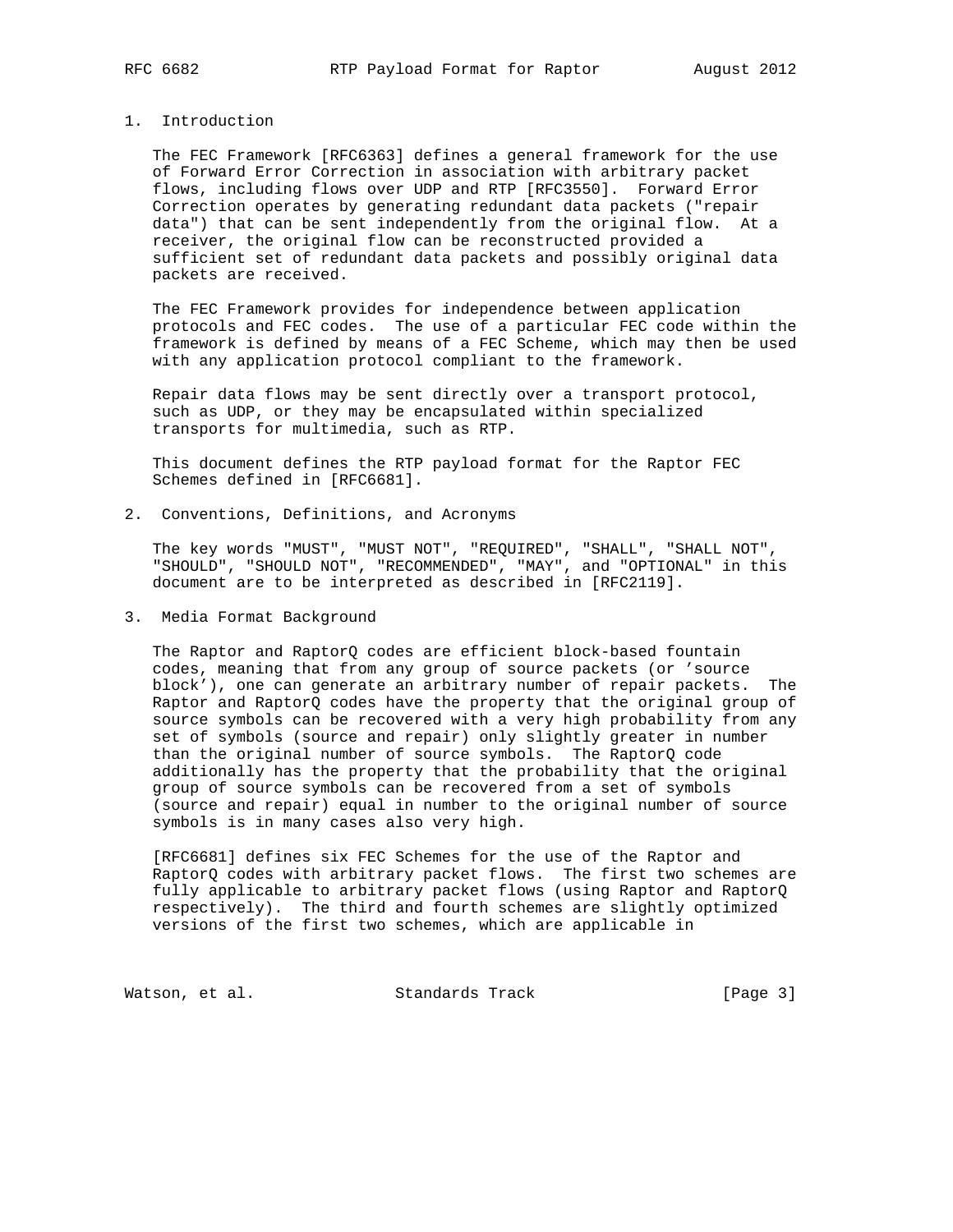applications with relatively small block sizes. The fifth and sixth schemes are variants of the third and fourth schemes, which are applicable to a single source flow that already has some kind of identifiable sequence number. The presence of a sequence number in the source flow allows for backwards-compatible operation (the source flows do not need to be modified in order to apply FEC). In this case, in the language of the FEC Framework, there is no need for an explicit FEC Source Payload ID; therefore, it is not included in the packets.

 This document specifies the payload format for RTP repair flows and can be used with any of the FEC Schemes defined in [RFC6681].

- 4. Payload Format for FEC Repair Packets
- 4.1. RTP Header Usage

 Header fields SHALL be set according to the rules of [RFC3550]. In addition, the following rules and definitions apply for the RTP headers used with FEC repair packets:

- o Marker bit: The marker bit SHALL be set to 1 for the last protection RTP packet sent for each source block, and otherwise set to 0.
- o Payload Type (PT): The payload type codes SHALL be assigned dynamically through non-RTP means. If the Session Description Protocol (SDP) is used for signaling, the rules in Section 7 apply.
- o Timestamp: This field contains the time at which the packet is transmitted. The time SHOULD be as close as possible to the packet's actual time of transmission. The timestamp value has no use in the actual FEC protection process. However, implementations SHOULD supply a value that can be used for packet arrival timing or jitter calculations. The timestamp rate is specified using the "rate" media type parameter defined in Section 6. The operator SHALL select a "rate" larger than 1000 Hz to provide sufficient resolution to the Real-Time Transport Control Protocol (RTCP) operations, and the operator SHOULD select the rate that matches the rate of the protected source RTP stream.
- o Synchronization Source (SSRC): The SSRC values MUST be set according to [RFC3550]. The SSRC value of the RTP repair flow MUST be different from the SSRC value of the protected source flow.

Watson, et al. Standards Track [Page 4]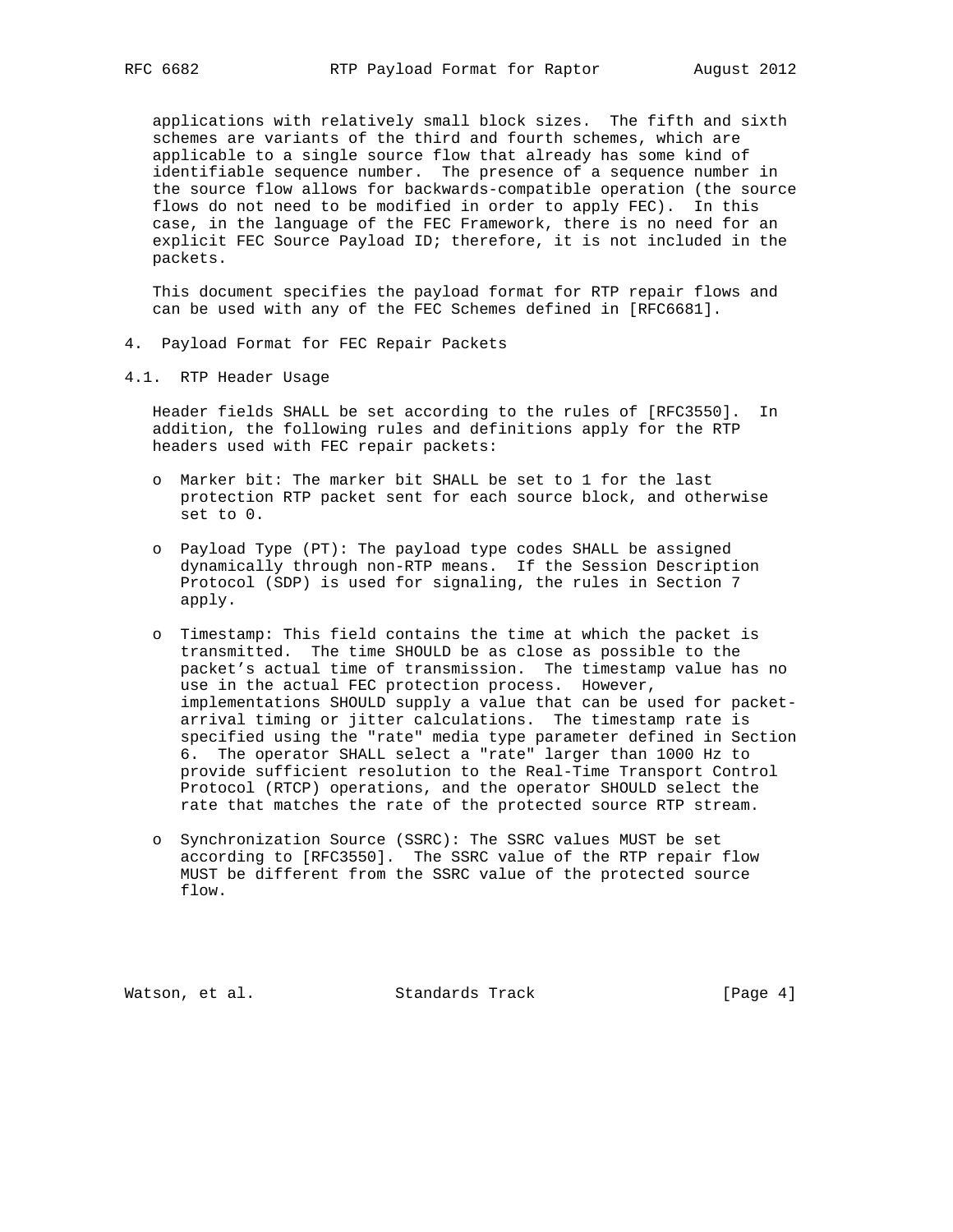## 4.2. Payload Header

There is no payload header in this payload format.

4.3. Payload Data

 Procedures and data formats for the use of Raptor Forward Error Correction in a FECFRAME context are fully defined in [RFC6363] and [RFC6681] and are not duplicated here. The procedures of those documents apply in order to generate repair data streams to be carried by the payload formats defined in this document.

 The RTP Payload SHALL contain a Repair FEC Payload ID as defined in [RFC6363] and [RFC6681].

5. Congestion Control Considerations

See [RFC6363].

- 6. Media Types
- 6.1. Registration of the 'application/raptorfec' Media Type

 This RTP payload format is identified using the 'application/raptorfec' media type that is registered in accordance with [RFC4855] and uses the template of [RFC4288].

6.1.1. Media Type Definition

Type name: application

Subtype name: raptorfec

Required parameters:

- o rate: The RTP timestamp (clock) rate. The RTP timestamp (clock) rate is specified in Hz and the format is unsigned integer.
- o raptor-scheme-id: The value of this parameter is the FEC Scheme ID for the specific Raptor FEC Scheme that will be used as defined in [RFC6681].
- o Kmax: The value of this parameter is the FEC Framework Configuration Information element, Maximum Source Block Length (MSBL), as defined in [RFC6681], encoded as a unsigned integer. For specific requirements for this value, refer to [RFC6681].

Watson, et al. Standards Track [Page 5]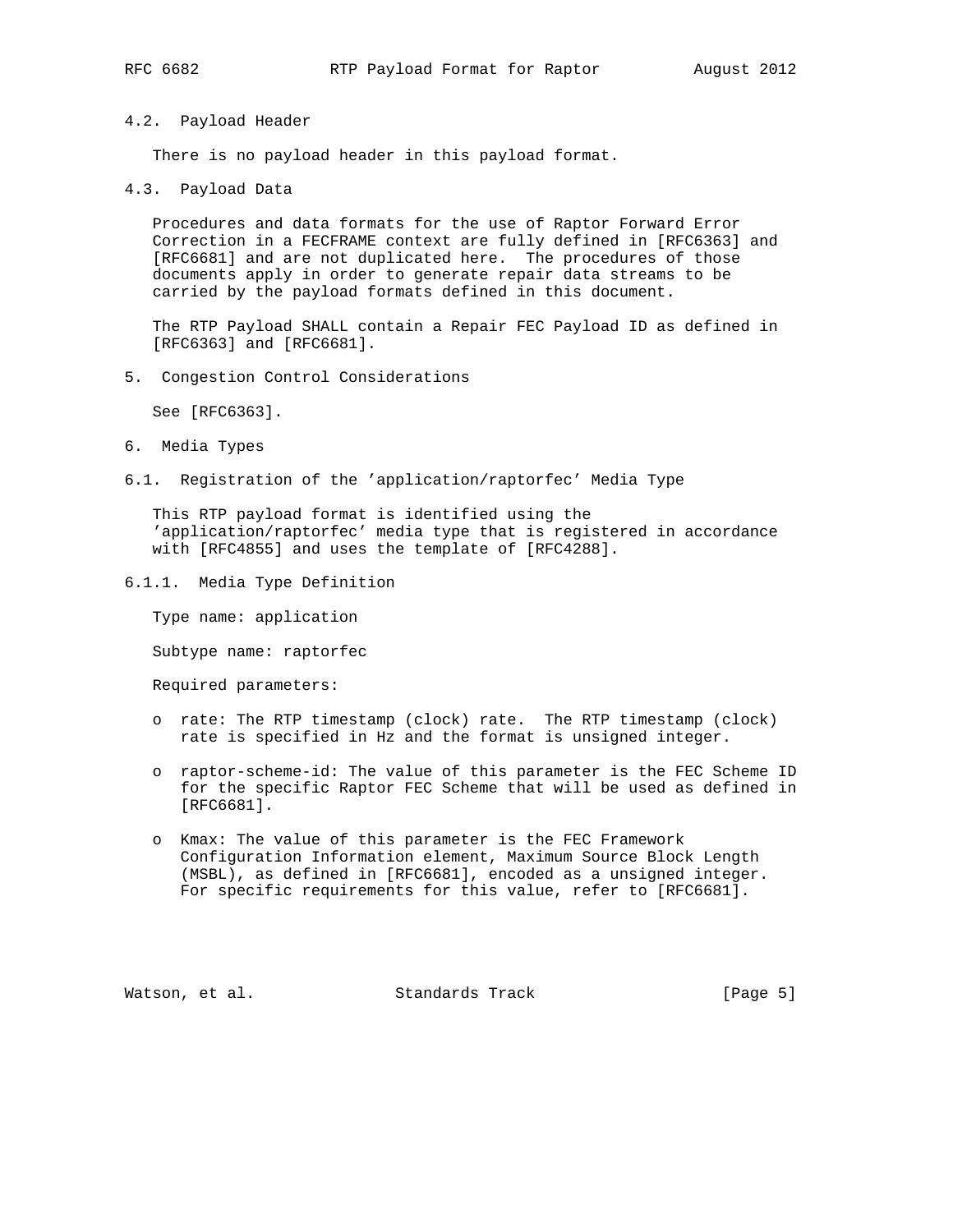- o T: The value of this parameter is the FEC Framework Configuration Information element, encoding symbol size, as defined in [RFC6681], encoded as a unsigned integer. For specific requirements for this value, refer to [RFC6681].
- o repair-window: The maximum time that spans the source packets and the corresponding repair packets. The size of the repair window is specified in microseconds and the format is unsigned integer.

Optional parameters:

 o P: The value of this parameter is the FEC Framework Configuration Information element, Payload ID Format, as defined in [RFC6681]. The default value of this parameter (when it does not appear explicitly) is 'A'.

 Encoding considerations: This media type is framed and binary; see Section 4.8 in [RFC4288]

 Security considerations: Please see the security considerations in [RFC6363].

Interoperability considerations:

Published specification: [RFC6681]

 Applications that use this media type: Real-time multimedia applications like video streaming, audio streaming, and video conferencing.

Additional information:

Magic number( $s$ ): < none defined>

File  $extension(s):$  <none defined>

Macintosh file type  $code(s):$  <none defined>

 Person & email address to contact for further information: Thomas Stockhammer, stockhammer@nomor.de

Intended usage: COMMON

 Restrictions on usage: This media type depends on RTP framing, and hence is only defined for transfer via RTP [RFC3550]. Transport within other framing protocols is not defined at this time.

Author: Thomas Stockhammer, Nomor Research

Watson, et al. Standards Track [Page 6]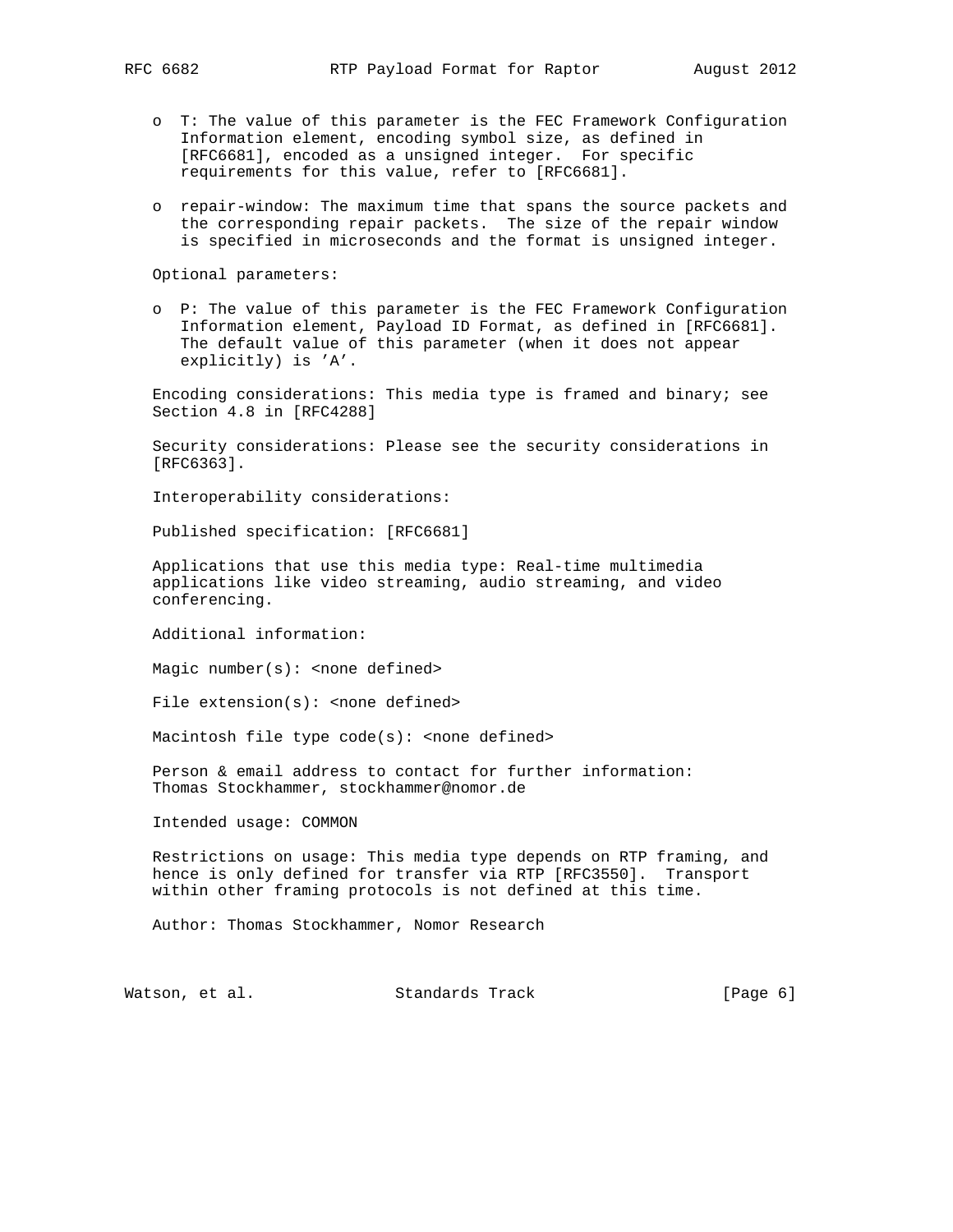Change controller: IETF PAYLOAD working group delegated from the IESG.

6.2. Registration of the 'video/raptorfec' Media Type

 This RTP payload format is identified using the 'video/raptorfec' media type that is registered in accordance with [RFC4855] and uses the template of [RFC4288].

6.2.1. Media Type Definition

Type name: video

Subtype name: raptorfec

Required parameters:

- o rate: The RTP timestamp (clock) rate. The RTP timestamp (clock) rate is specified in Hz and the format is unsigned integer.
- o raptor-scheme-id: The value of this parameter is the FEC Scheme ID for the specific Raptor FEC Scheme that will be used as defined in [RFC6681].
- o Kmax: The value of this parameter is the FEC Framework Configuration Information element, MSBL, as defined in [RFC6681], encoded as a unsigned integer. For specific requirements for this value, refer to [RFC6681].
- o T: The value of this parameter is the FEC Framework Configuration Information element, encoding symbol size, as defined in [RFC6681], encoded as a unsigned integer. For specific requirements for this value, refer to [RFC6681].
- o repair-window: The maximum time that spans the source packets and the corresponding repair packets. The size of the repair window is specified in microseconds, and the format is unsigned integer.

Optional parameters:

 o P: The value of this parameter is the FEC Framework Configuration Information element, Payload ID Format, as defined in [RFC6681]. The default value of this parameter (when it does not appear explicitly) is 'A'.

 Encoding considerations: This media type is framed and binary; see Section 4.8 in [RFC4288].

Watson, et al. Standards Track [Page 7]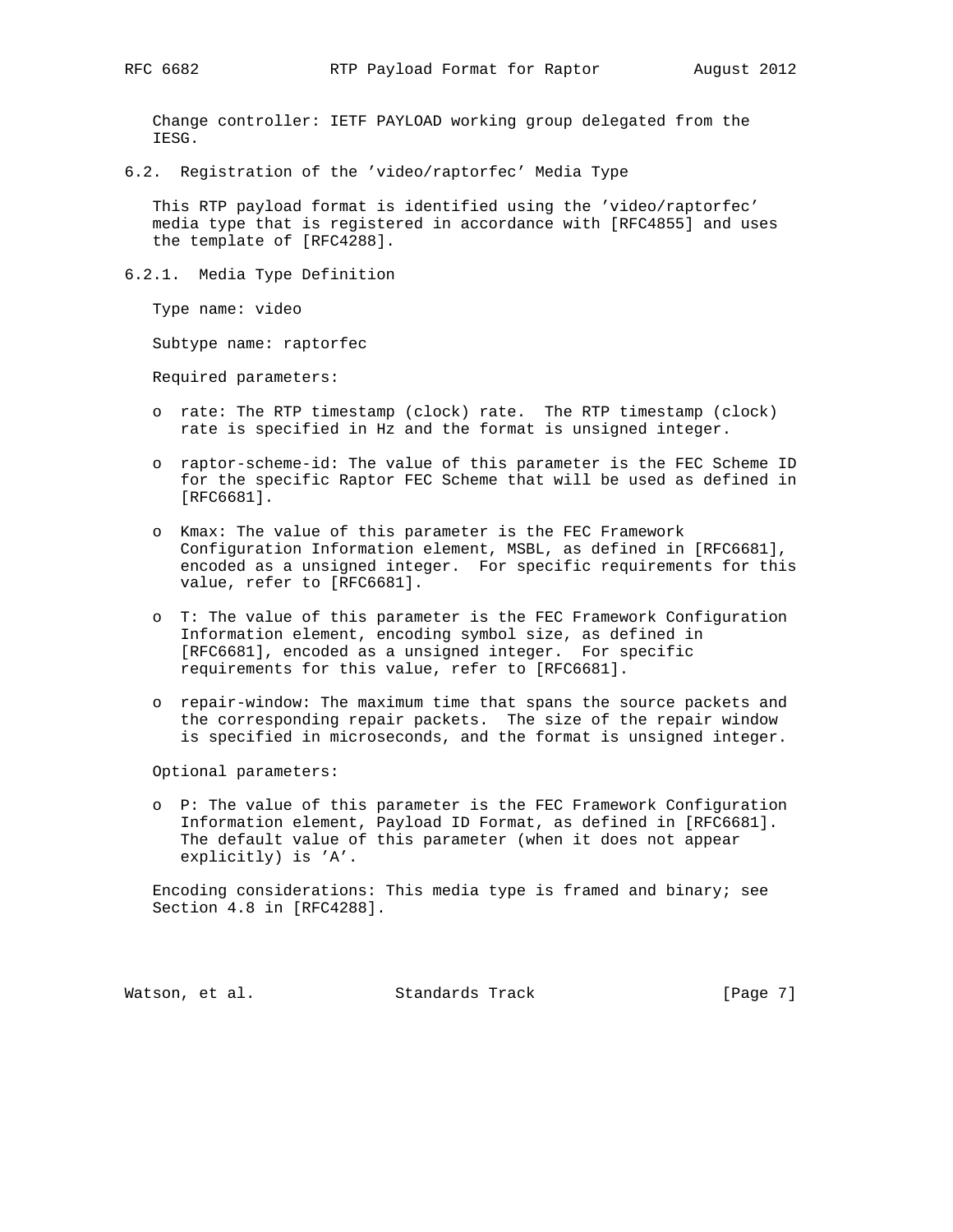Security considerations: Please see the security considerations in [RFC6363].

Interoperability considerations:

Published specification: [RFC6681]

 Applications that use this media type: Real-time multimedia applications like video streaming, audio streaming, and video conferencing.

Additional information:

Magic number $(s)$ : <none defined>

File extension(s): < none defined>

Macintosh file type code(s): < none defined>

 Person & email address to contact for further information: Thomas Stockhammer, stockhammer@nomor.de

Intended usage: COMMON

 Restrictions on usage: This media type depends on RTP framing, and hence is only defined for transfer via RTP [RFC3550]. Transport within other framing protocols is not defined at this time.

Author: Thomas Stockhammer, Nomor Research.

 Change controller: IETF PAYLOAD working group delegated from the IESG.

6.3. Registration of the 'audio/raptorfec' Media Type

 This RTP payload format is identified using the 'audio/raptorfec' media type that is registered in accordance with [RFC4855] and uses the template of [RFC4288].

6.3.1. Media Type Definition

Type name: audio

Subtype name: raptorfec

Watson, et al. Standards Track [Page 8]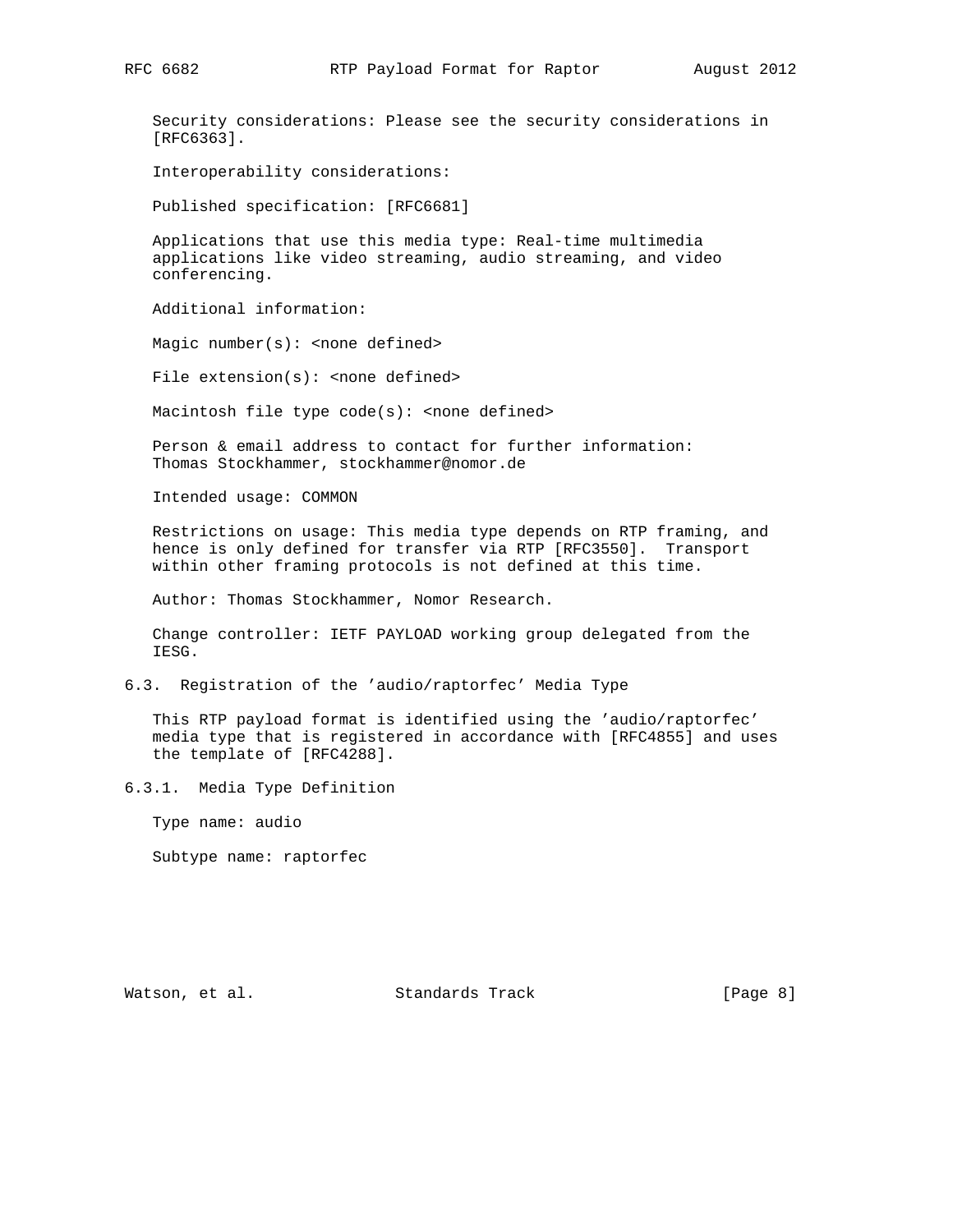Required parameters:

- o rate: The RTP timestamp (clock) rate. The RTP timestamp (clock) rate is specified in Hz and the format is unsigned integer.
- o raptor-scheme-id: The value of this parameter is the FEC Scheme ID for the specific Raptor FEC Scheme that will be used as defined in [RFC6681].
- o Kmax: The value of this parameter is the FEC Framework Configuration Information element, MSBL, as defined in [RFC6681], encoded as a unsigned integer. For specific requirements for this value, refer to [RFC6681].
- o T: The value of this parameter is the FEC Framework Configuration Information element, encoding symbol size, as defined in [RFC6681], encoded as a unsigned integer. For specific requirements for this value, refer to [RFC6681].
- o repair-window: The maximum time that spans the source packets and the corresponding repair packets. The size of the repair window is specified in microseconds and the format is unsigned integer.

Optional parameters:

 o P: The value of this parameter is the FEC Framework Configuration Information element, Payload ID Format, as defined in [RFC6681]. The default value of this parameter (when it does not appear explicitly) is 'A'.

 Encoding considerations: This media type is framed and binary; see Section 4.8 in [RFC4288].

 Security considerations: Please see the security considerations in [RFC6363].

Interoperability considerations:

Published specification: [RFC6681]

 Applications that use this media type: Real-time multimedia applications like video streaming, audio streaming, and video conferencing.

Additional information:

Magic number( $s$ ): < none defined>

Watson, et al. Standards Track [Page 9]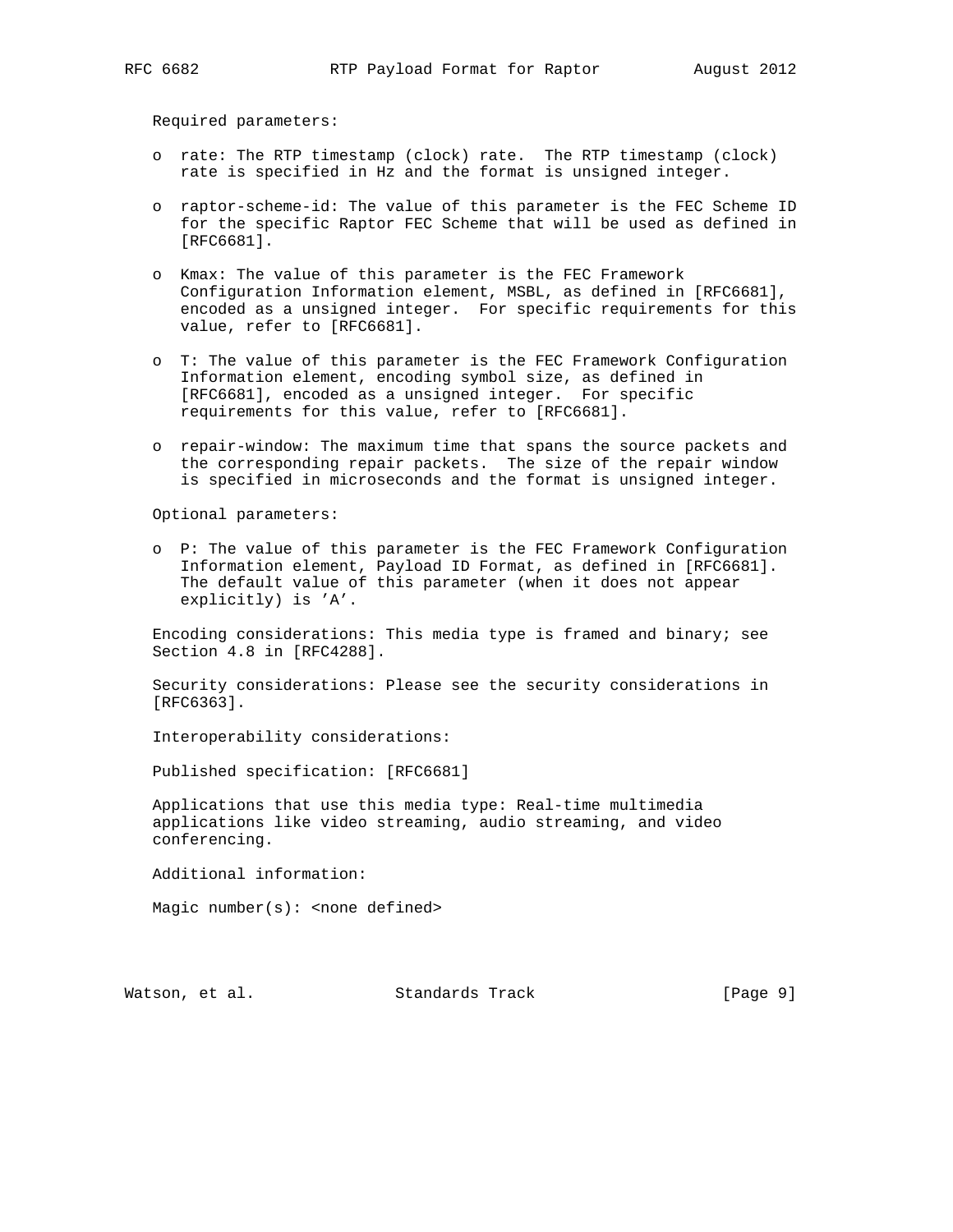File extension(s): < none defined>

Macintosh file type  $code(s):$  <none defined>

 Person & email address to contact for further information: Thomas Stockhammer, stockhammer@nomor.de

Intended usage: COMMON

 Restrictions on usage: This media type depends on RTP framing, and hence is only defined for transfer via RTP [RFC3550]. Transport within other framing protocols is not defined at this time.

Author: Thomas Stockhammer, Nomor Research.

 Change controller: IETF PAYLOAD working group delegated from the IESG.

6.4. Registration of the 'text/raptorfec' Media Type

 This RTP payload format is identified using the 'text/raptorfec' media type that is registered in accordance with [RFC4855] and uses the template of [RFC4288].

6.4.1. Media Type Definition

Type name: text

Subtype name: raptorfec

Required parameters:

- o rate: The RTP timestamp (clock) rate. The RTP timestamp (clock) rate is specified in Hz and the format is unsigned integer.
- o raptor-scheme-id: The value of this parameter is the FEC Scheme ID for the specific Raptor FEC Scheme that will be used as defined in [RFC6681].
- o Kmax: The value of this parameter is the FEC Framework Configuration Information element, MSBL, as defined in [RFC6681], encoded as a unsigned integer. For specific requirements for this value, refer to [RFC6681].
- o T: The value of this parameter is the FEC Framework Configuration Information element, encoding symbol size, as defined in [RFC6681], encoded as a unsigned integer. For specific requirements for this value, refer to [RFC6681].

Watson, et al. Standards Track [Page 10]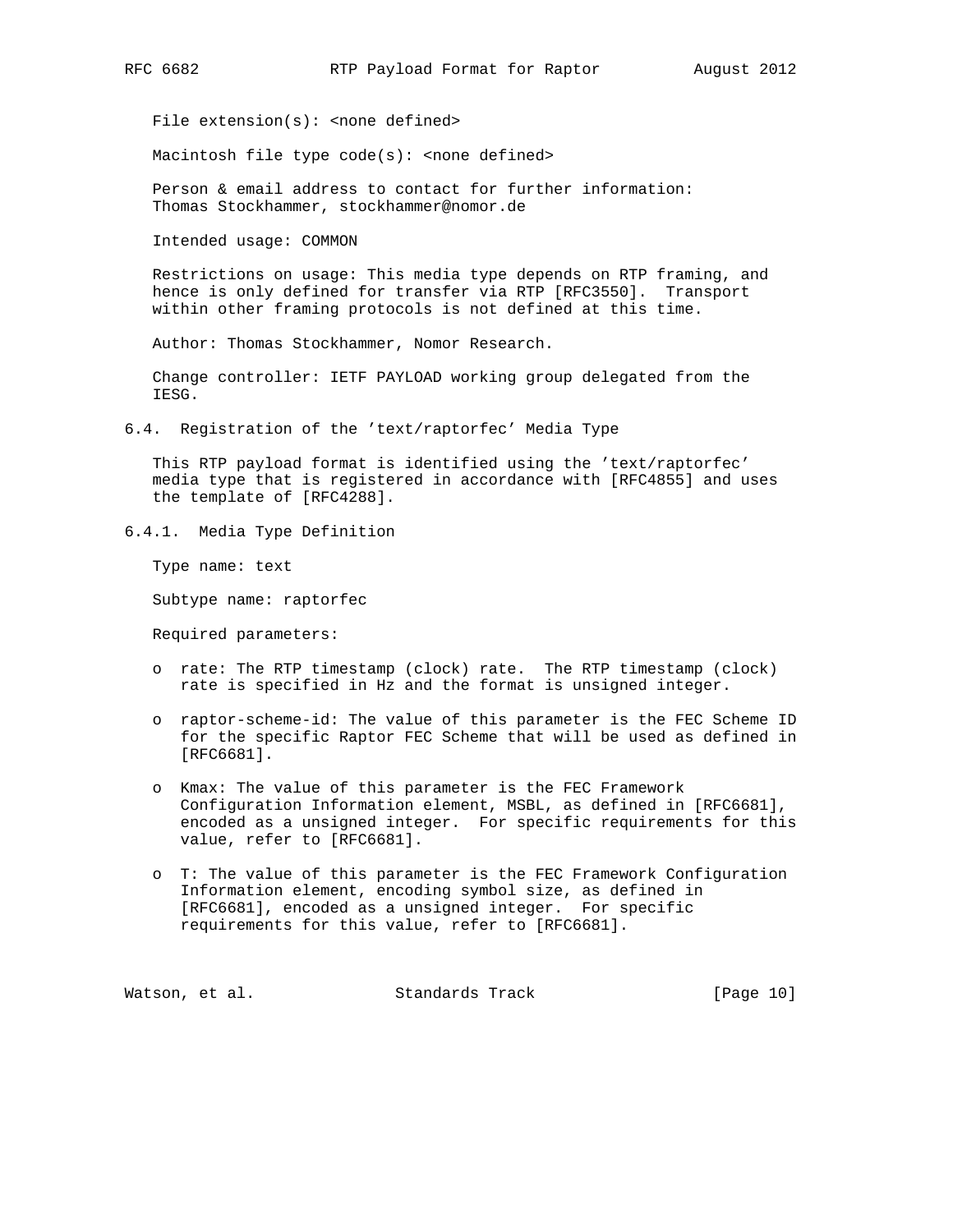o repair-window: The maximum time that spans the source packets and the corresponding repair packets. The size of the repair window is specified in microseconds and the format is unsigned integer.

Optional parameters:

 o P: The value of this parameter is the FEC Framework Configuration Information element, Payload ID Format, as defined in [RFC6681]. The default value of this parameter (when it does not appear explicitly) is 'A'.

 Encoding considerations: This media type is framed and binary; see Section 4.8 in [RFC4288].

 Security considerations: Please see the security considerations in [RFC6363].

Interoperability considerations:

Published specification: [RFC6681]

 Applications that use this media type: Real-time multimedia applications like video streaming, audio streaming, and video conferencing.

Additional information:

Magic number( $s$ ): < none defined>

File  $extension(s):$  <none defined>

Macintosh file type  $code(s):$  <none defined>

 Person & email address to contact for further information: Thomas Stockhammer, stockhammer@nomor.de

Intended usage: COMMON

 Restrictions on usage: This media type depends on RTP framing, and hence is only defined for transfer via RTP [RFC3550]. Transport within other framing protocols is not defined at this time.

Author: Thomas Stockhammer, Nomor Research.

 Change controller: IETF PAYLOAD working group delegated from the IESG.

Watson, et al. Standards Track [Page 11]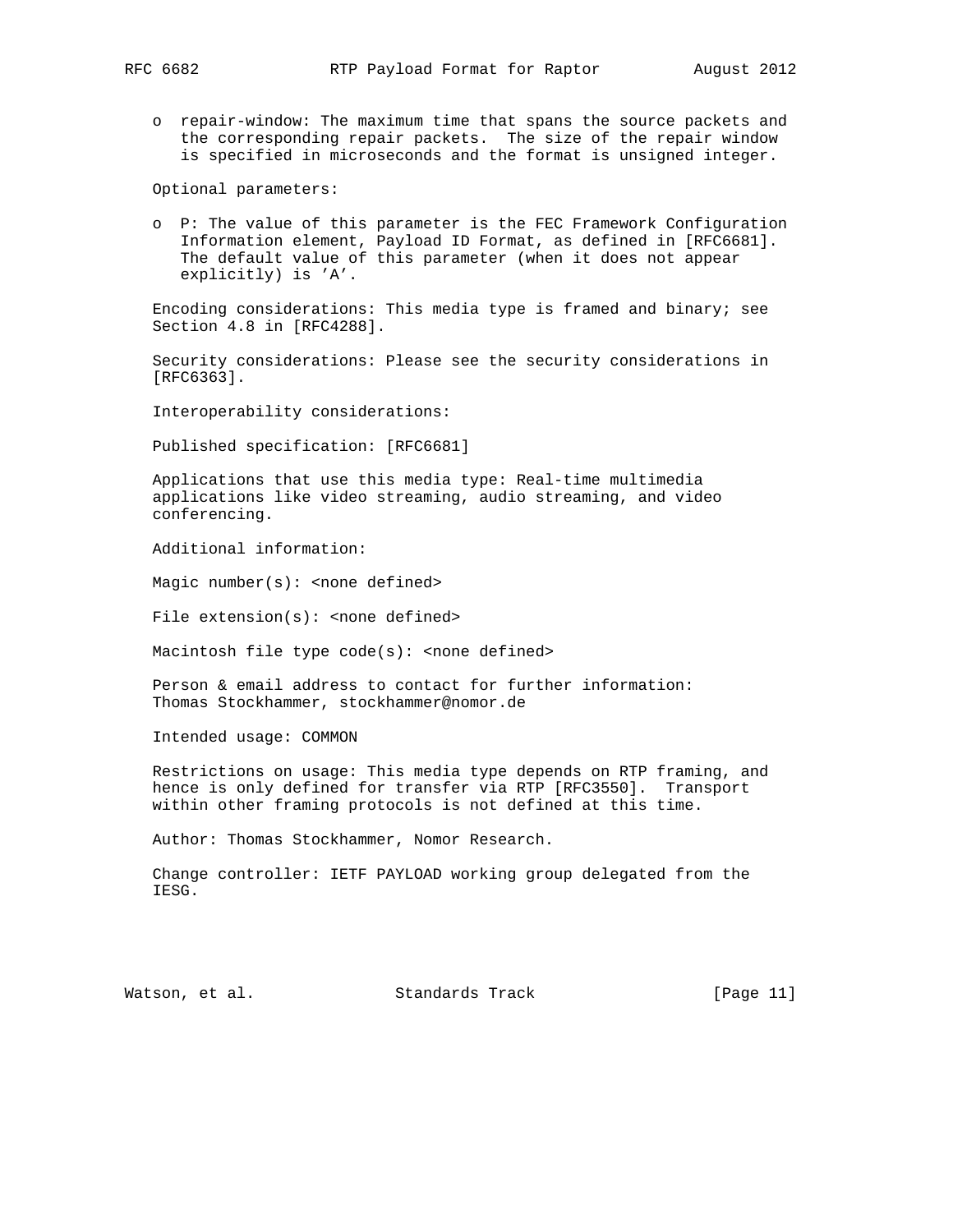#### 7. Mapping to the Session Description Protocol (SDP)

 Applications that are using RTP transport commonly use the Session Description Protocol (SDP) [RFC4566] to describe their RTP sessions. The information that is used to specify the media types in an RTP session has specific mappings to the fields in an SDP description. Note that if an application does not use SDP to describe the RTP sessions, an appropriate mapping must be defined and used to specify the media types and their parameters for the control/description protocol employed by the application.

 The mapping of the above defined payload format media type and its parameters SHALL be done according to Section 3 of [RFC4855], following the suggestion therein regarding the mapping of payload format-specific parameters into the "a=fmtp" field.

 When the RTP payload formats defined in this document are used, the media type parameters defined above MUST use the media types in this document and MUST NOT use those specified in [RFC6364].

8. Offer/Answer Considerations

 When offering Raptor FEC over RTP using SDP in an Offer/Answer model [RFC3264], the following considerations apply:

- o Each combination of the Kmax and T parameters produces different FEC data and is not compatible with any other combination. A sender application MAY desire to provide multiple offers with different sets of Kmax and T values, which is possible as long as the parameter values are valid. The receiver SHOULD normally choose the offer with the largest value of the product of Kmax and T that it supports.
- o The size of the repair window is related to the maximum delay between the transmission of a source packet and the associated repair packet. This directly impacts the buffering requirement on the receiver side and the receiver must consider this when choosing an offer.
- o When the P parameter is not present, the receiver MUST use FEC Payload ID Format A. In an answer that selects an offer in which the P parameter was omitted, the P parameter MUST either be omitted, or included with value "A".

Watson, et al. Standards Track [Page 12]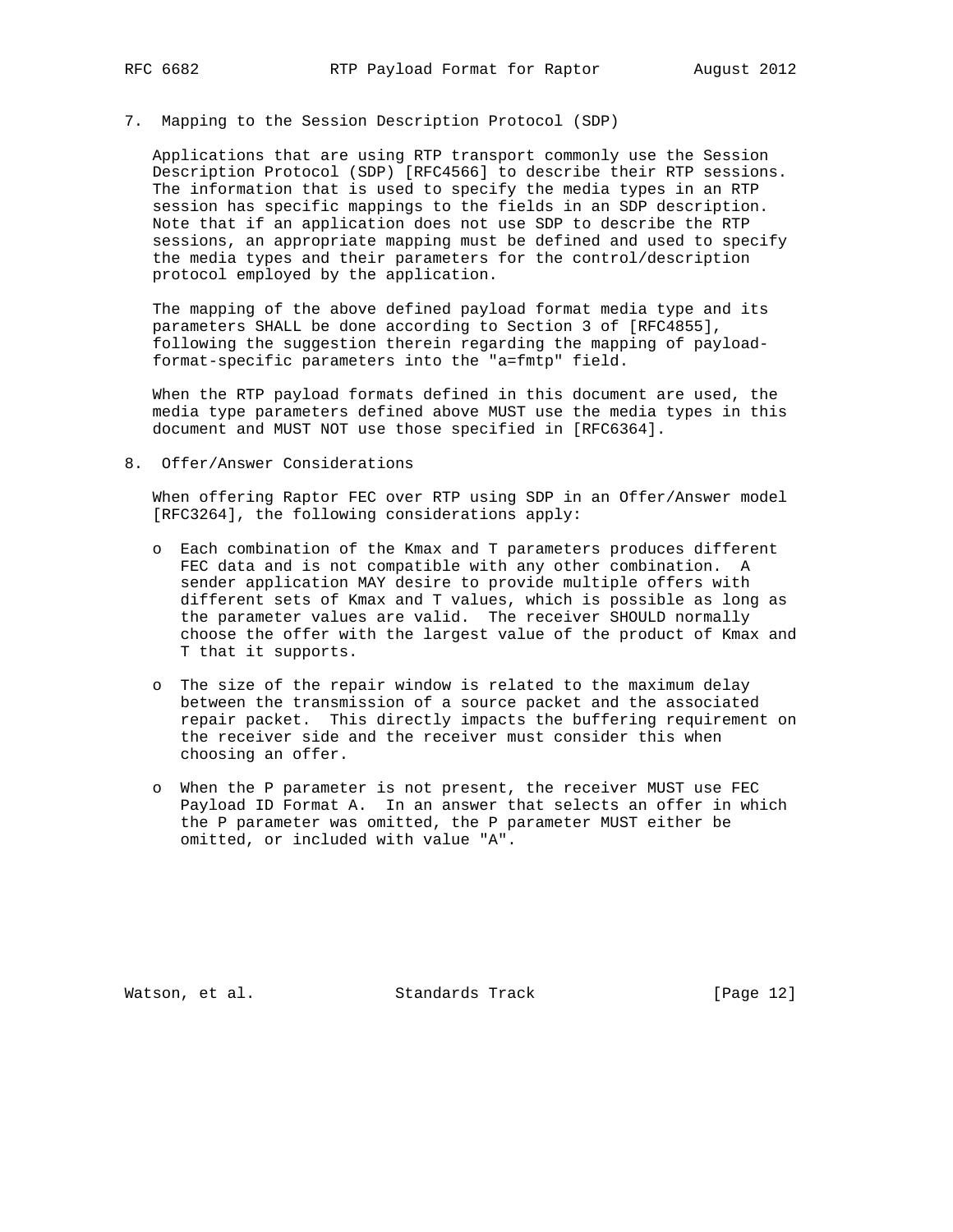- 
- 9. Declarative SDP Considerations

 In declarative usage, like SDP in the Real-Time Streaming Protocol (RTSP) [RFC2326] or the Session Announcement Protocol (SAP) [RFC2974], the following considerations apply:

- o The payload format configuration parameters are all declarative and a participant MUST use the configuration that is provided for the session.
- o More than one configuration MAY be provided (if desired) by declaring multiple RTP payload types. In this case, the receivers should choose the repair session that is best for them.
- 10. Repair Flow Generation and Recovery Procedures
- 10.1. Overview

 This document only specifies repair flow construction when the repair packets are delivered with RTP. Source packet construction is covered in [RFC6681]. This section provides an overview on how to generate a repair flow, including the repair packets and how to reconstruct missing source packets from a set of available source and repair packets. Detailed algorithms for the generation of Raptor and RaptorQ symbols are provided in [RFC5053] and [RFC6330], respectively.

 As per the FEC Framework document [RFC6363], the FEC Framework Configuration Information includes, among others, the identification of the repair flow(s) and the source flow(s). Methods to convey  $FEC$  Framework Configuration Information are provided in [FEC-SIG]. Specifically, the reader is referred to the SDP elements document [RFC6364], which describes the usage of the 'SDP' encoding format as an example encoding format for FEC Framework Configuration Information.

For the generation of a repair flow:

- o repair packets SHALL be constructed according to Section 10.2, and
- o RTCP SHALL be used according to Section 10.3.

 For the reconstruction of a source packet of a source RTP session at the receiver, based on the availability of a source RTP session and a repair RTP session, the procedures in Section 10.4 may be used.

Watson, et al. Standards Track [Page 13]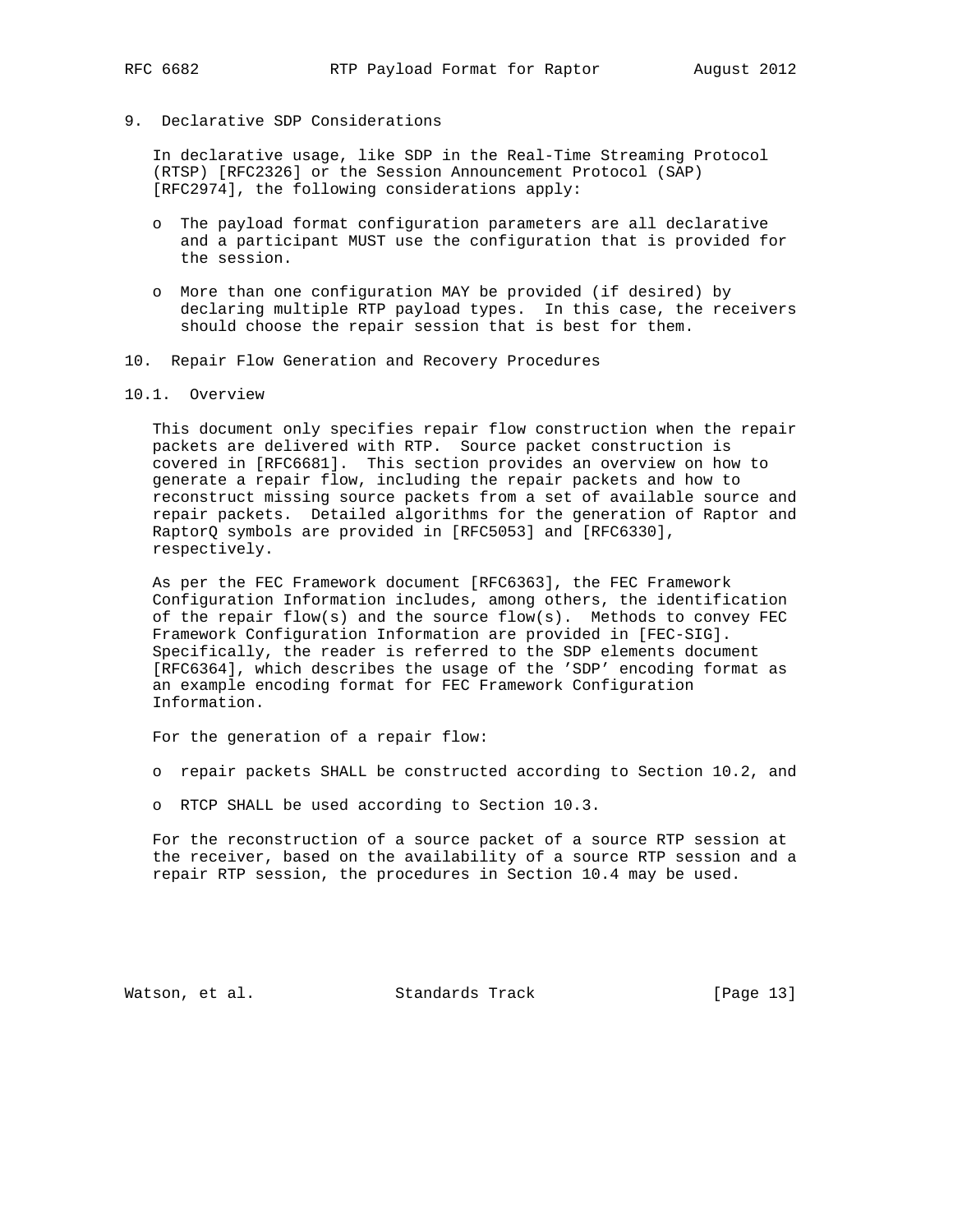10.2. Repair Packet Construction

 The construction of the repair packet is fully specified in Section 4. A repair packet is constructed by the concatenation of

o an RTP header as specified in Section 4.1, and

o payload data as defined in Section 4.3.

 Repair Packet Construction may make use of the Sender Operation for RTP repair flows as specified in see [RFC6363], Section 4.2.

10.3. Usage of RTCP

 RTCP SHALL be used according to [RFC3550]. If the repair RTP session is sent in a separate RTP session, the two sessions MUST be associated using RTCP CNAME (Canonical Name).

10.4. Source Packet Reconstruction

 Source Packet Reconstruction may make use of the receiver operation for the case of RTP repair flows as specified in [RFC6363], Section 4.3. Depending on the FEC Scheme using the ones defined in [RFC6681], the appropriate source blocks are formed. If enough data for decoding any or all of the missing source payloads in the source block has been received, the respective FEC decoding procedures are applied.

 In case the FEC Scheme uses Raptor codes as defined in [RFC5053], then the Example FEC Decoder, as specified in [RFC5053], Section 5.5, may be used.

 In case the FEC Scheme uses RaptorQ codes as defined in [RFC6330], then the Example FEC Decoder, as specified in [RFC6330], Section 5.4, may be used.

11. Session Description Protocol (SDP) Example

 This section provides an SDP [RFC4566] example. Assume we have one source video stream (mid:S1) and one FEC repair stream (mid:R1). The 'group' attribute and the FEC grouping semantics defined in [RFC5888] and [RFC5956], respectively, are used to associate source and repair flows. We form one FEC group with the "a=group:FEC S1 R1" line. The source and repair streams are sent to the same port on different multicast groups. The repair window is set to 200 ms.

Watson, et al. Standards Track [Page 14]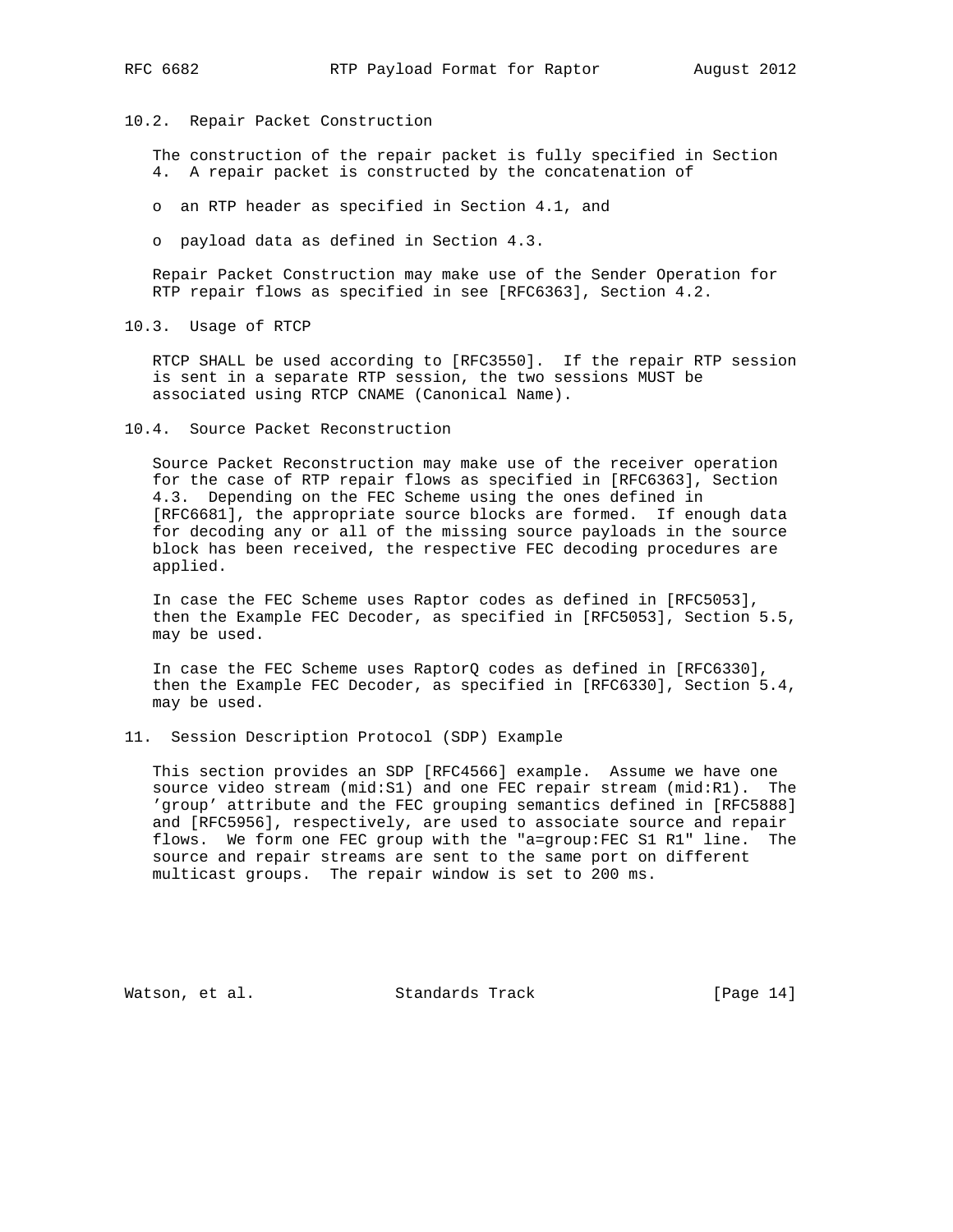$v=0$  o=ali 1122334455 1122334466 IN IP4 fec.example.com s=Raptor RTP FEC Example  $t=0$  0 a=group:FEC-FR S1 R1 m=video 30000 RTP/AVP 100 c=IN IP4 233.252.0.1/127 a=rtpmap:100 MP2T/90000 a=fec-source-flow: id=0 a=mid:S1 m=application 30000 RTP/AVP 110 c=IN IP4 233.252.0.2/127 a=rtpmap:110 raptorfec/90000 a=fmtp:110 raptor-scheme-id=1; Kmax=8192; T=128; P=A; repair-window=200000 a=mid:R1

12. IANA Considerations

 IANA has registered 'application/raptorfec' as specified in Section 6.1.1, 'video/raptorfec' as specified in Section 6.2.1, 'audio/raptorfec' as specified in Section 6.3.1, and 'text/raptorfec' as specified in Section 6.4.1. The media type has also been added to the IANA registry for "RTP Payload Format media types" (http://www.iana.org/assignments/rtp-parameters).

#### 13. Security Considerations

 Security Considerations related to the use of the FEC Framework are addressed in [RFC6363]. These considerations apply in full to users of the RTP payload formats defined in this document, since these are defined in terms of the FEC Framework.

 No further security considerations related specifically to the Raptor FEC Schemes defined in [RFC6681] have been identified.

 RTP packets using the payload format defined in this specification are subject to the security considerations discussed in the RTP specification [RFC3550] and in any applicable RTP profile. The main security considerations for the RTP packet carrying the RTP payload format defined within this memo are confidentiality, integrity, and source authenticity. Confidentiality is achieved by encrypting the RTP payload. Integrity of the RTP packets is achieved through a suitable cryptographic integrity protection mechanism. Such a cryptographic system can also allow the authentication of the source of the payload. A suitable security mechanism for this RTP payload format should provide confidentiality, integrity protection, and at least source authentication capable of determining if an RTP packet

Watson, et al. Standards Track [Page 15]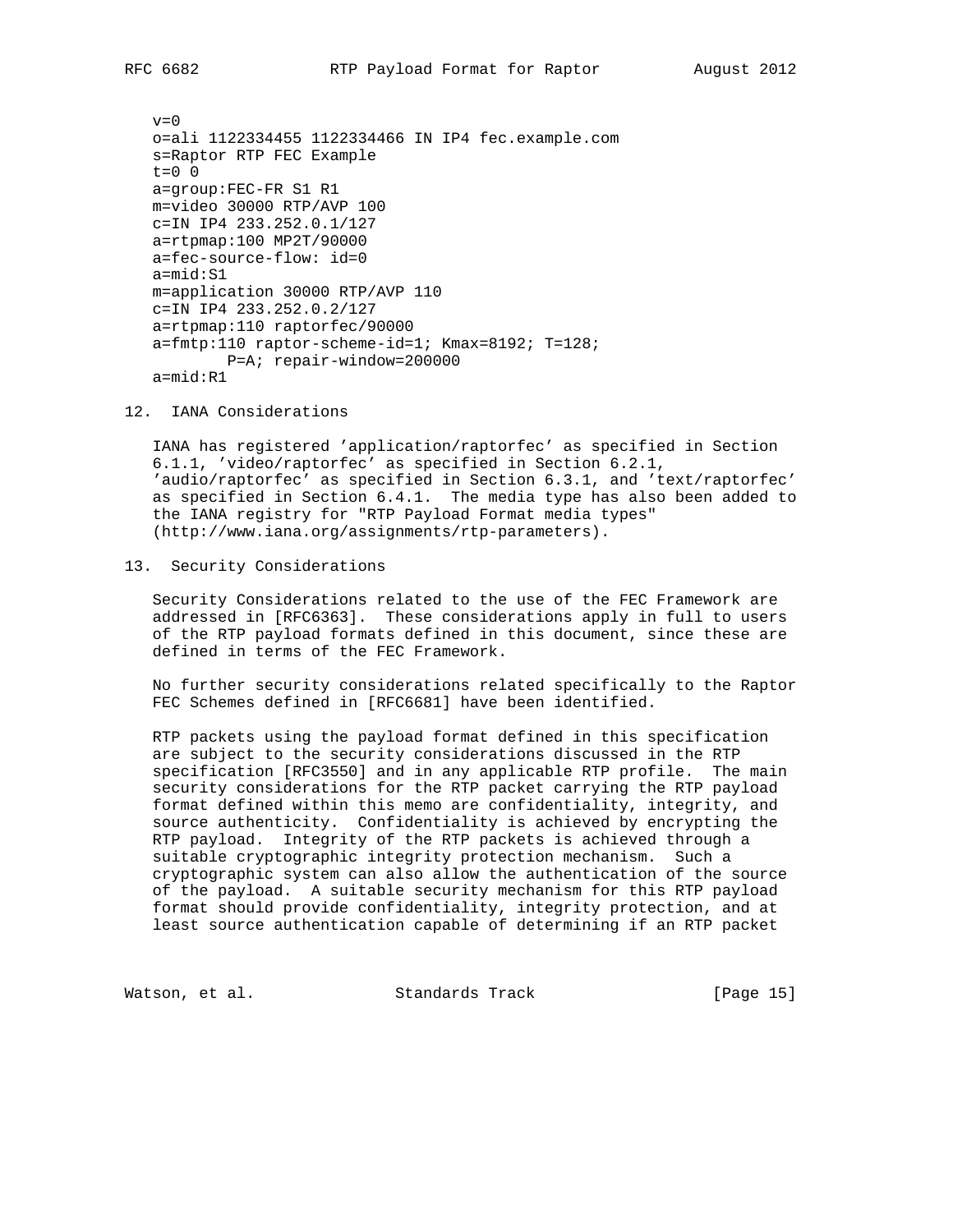is from a member of the RTP session. Note that the appropriate mechanism to provide security to RTP and payloads following this memo MAY vary. It is dependent on the application, transport, and signaling protocol employed. Therefore, a single mechanism is not sufficient; although, if suitable, using the Secure Real-Time Transport Protocol (SRTP) [RFC3711] is RECOMMENDED. Other mechanisms that may be used are IPsec [RFC4301] and Transport Layer Security (TLS) [RFC5246] (RTP over TCP); other alternatives exist.

- 14. References
- 14.1. Normative References
	- [RFC2119] Bradner, S., "Key words for use in RFCs to Indicate Requirement Levels", BCP 14, RFC 2119, March 1997.
	- [RFC3550] Schulzrinne, H., Casner, S., Frederick, R., and V. Jacobson, "RTP: A Transport Protocol for Real-Time Applications", STD 64, RFC 3550, July 2003.
	- [RFC4288] Freed, N. and J. Klensin, "Media Type Specifications and Registration Procedures", BCP 13, RFC 4288, December 2005.
	- [RFC4855] Casner, S., "Media Type Registration of RTP Payload Formats", RFC 4855, February 2007.
	- [RFC6363] Watson, M., Begen, A., and V. Roca, "Forward Error Correction (FEC) Framework", RFC 6363, October 2011.
	- [RFC6364] Begen, A., "Session Description Protocol Elements for the Forward Error Correction (FEC) Framework", RFC 6364, October 2011.
	- [RFC6681] Watson, M., Stockhammer, T., and M. Luby, "Raptor Forward Error Correction (FEC) Schemes for FECFRAME", RFC 6681, August 2012.
	- [RFC4566] Handley, M., Jacobson, V., and C. Perkins, "SDP: Session Description Protocol", RFC 4566, July 2006.
	- [RFC3264] Rosenberg, J. and H. Schulzrinne, "An Offer/Answer Model with Session Description Protocol (SDP)", RFC 3264, June 2002.
	- [RFC3711] Baugher, M., McGrew, D., Naslund, M., Carrara, E., and K. Norrman, "The Secure Real-time Transport Protocol (SRTP)", RFC 3711, March 2004.

| Watson, et al. |  | Standards Track | [Page 16] |  |  |
|----------------|--|-----------------|-----------|--|--|
|----------------|--|-----------------|-----------|--|--|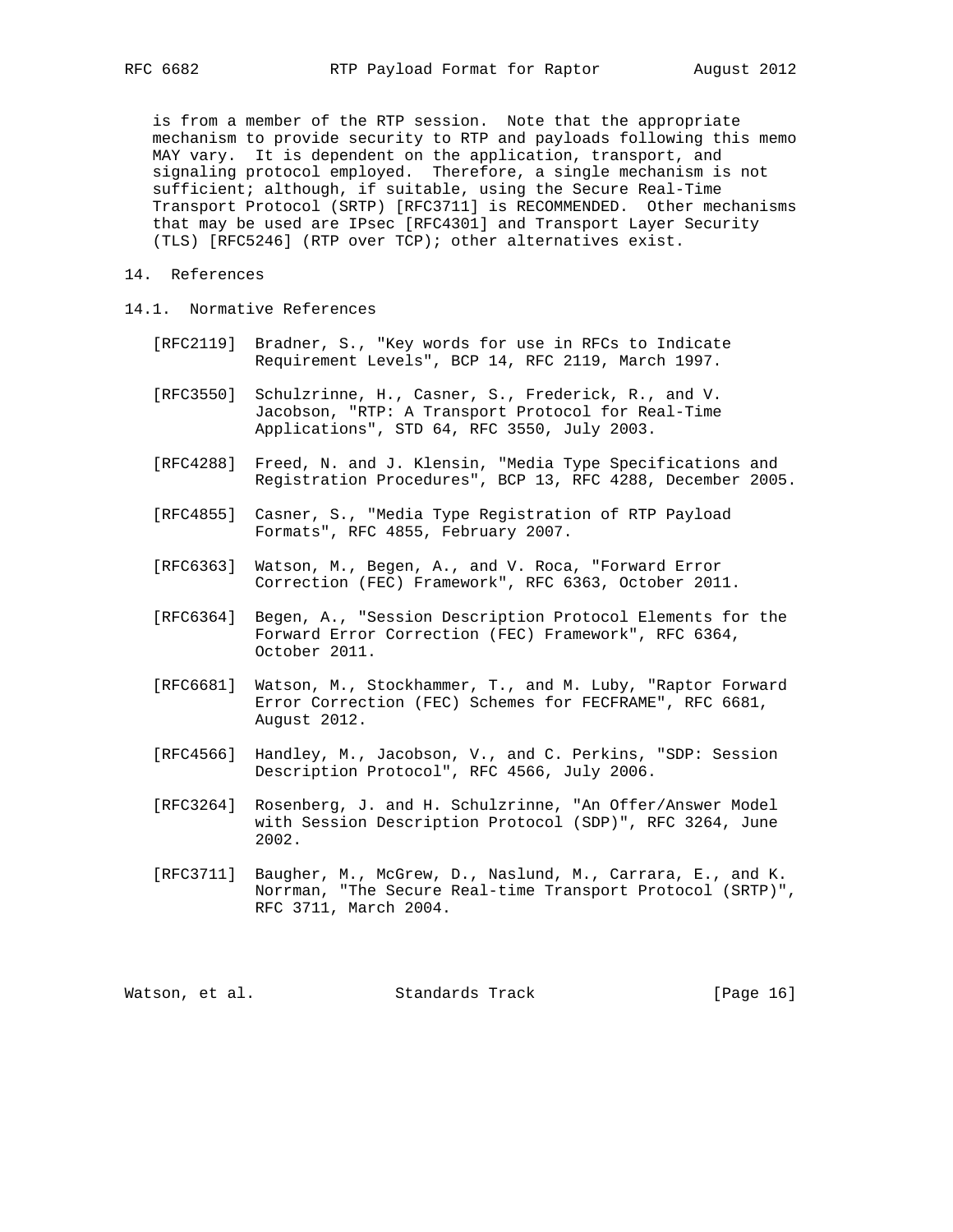- 
- [RFC4301] Kent, S. and K. Seo, "Security Architecture for the Internet Protocol", RFC 4301, December 2005.
- [RFC5246] Dierks, T. and E. Rescorla, "The Transport Layer Security (TLS) Protocol Version 1.2", RFC 5246, August 2008.
- [RFC5053] Luby, M., Shokrollahi, A., Watson, M., and T. Stockhammer, "Raptor Forward Error Correction Scheme for Object Delivery", RFC 5053, October 2007.
- [RFC6330] Luby, M., Shokrollahi, A., Watson, M., Stockhammer, T., and L. Minder, "RaptorQ Forward Error Correction Scheme for Object Delivery", RFC 6330, August 2011.
- 14.2. Informative References
	- [RFC2326] Schulzrinne, H., Rao, A., and R. Lanphier, "Real Time Streaming Protocol (RTSP)", RFC 2326, April 1998.
	- [RFC2974] Handley, M., Perkins, C., and E. Whelan, "Session Announcement Protocol", RFC 2974, October 2000.
	- [RFC5888] Camarillo, G. and H. Schulzrinne, "The Session Description Protocol (SDP) Grouping Framework", RFC 5888, June 2010.
	- [RFC5956] Begen, A., "Forward Error Correction Grouping Semantics in the Session Description Protocol", RFC 5956, September 2010.
	- [FEC-SIG] Asati, R., "Methods to convey FEC Framework Configuration Information", Work in Progress, February 2012.

Watson, et al. Standards Track [Page 17]